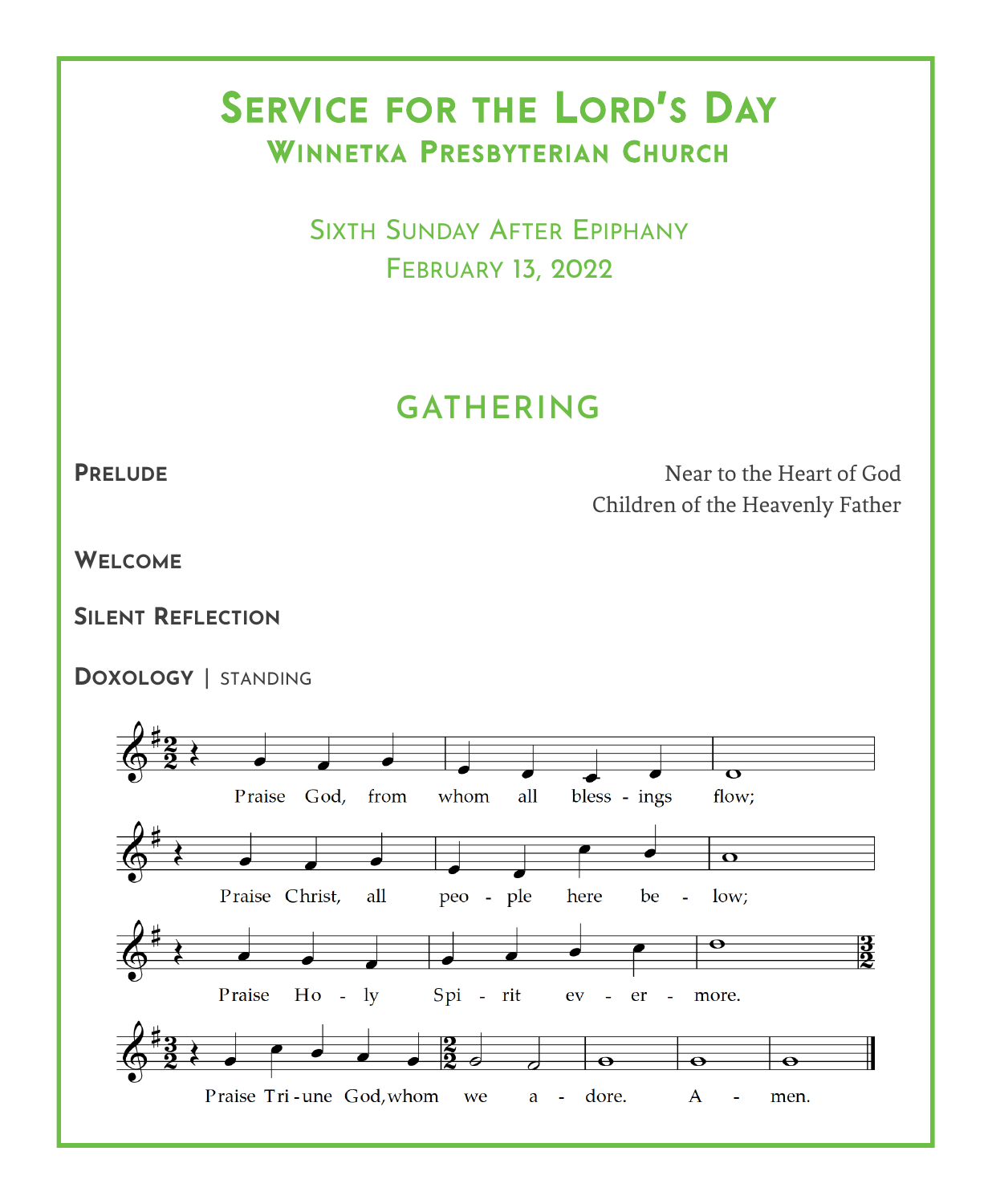## **CALL TO WORSHIP** | STANDING Jeremiah 17:7-8

Blessed are those who trust in the Lord.

## They are like trees growing near a stream, sending out roots to the water.

They are not afraid when hot weather comes; their leaves stay green;

## they have no worries when there is no rain; they keep on bearing fruit.

Come to the waters of life, all you who trust in the Lord.

**OPENING HYMN** | STANDING **Praise the Lord! God's Glories Show** 

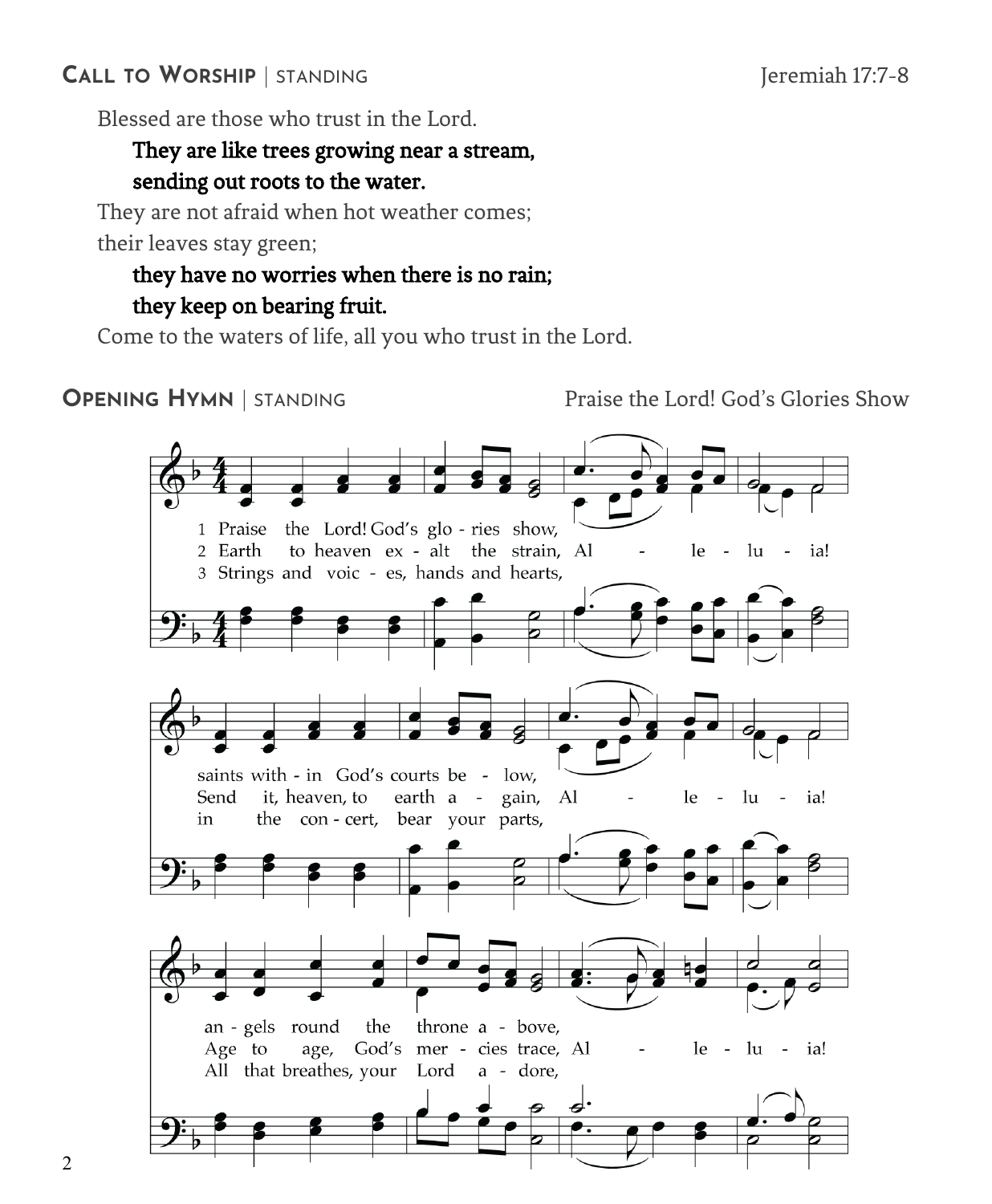

#### **PRAYER OF CONFESSION**

Merciful God, you call us to reorder our lives, to root ourselves in your Word. We confess however, that we have ignored the cries of those you call blessed the poor and hungry the sad and sorrowful, the bullied and excluded. We have been too complacent, and even complicit with injustice. Forgive us, and plant our feet firmly in the waters of your grace.

## **SILENT PRAYER**

**CHORAL REPONSE** Matthew 5:7; Micah 6:8

Blessed are the merciful for they shall obtain mercy. What does the Lord require of us? To do justly, to love mercy and walk humbly with God.

## **WORDS OF ASSURANCE**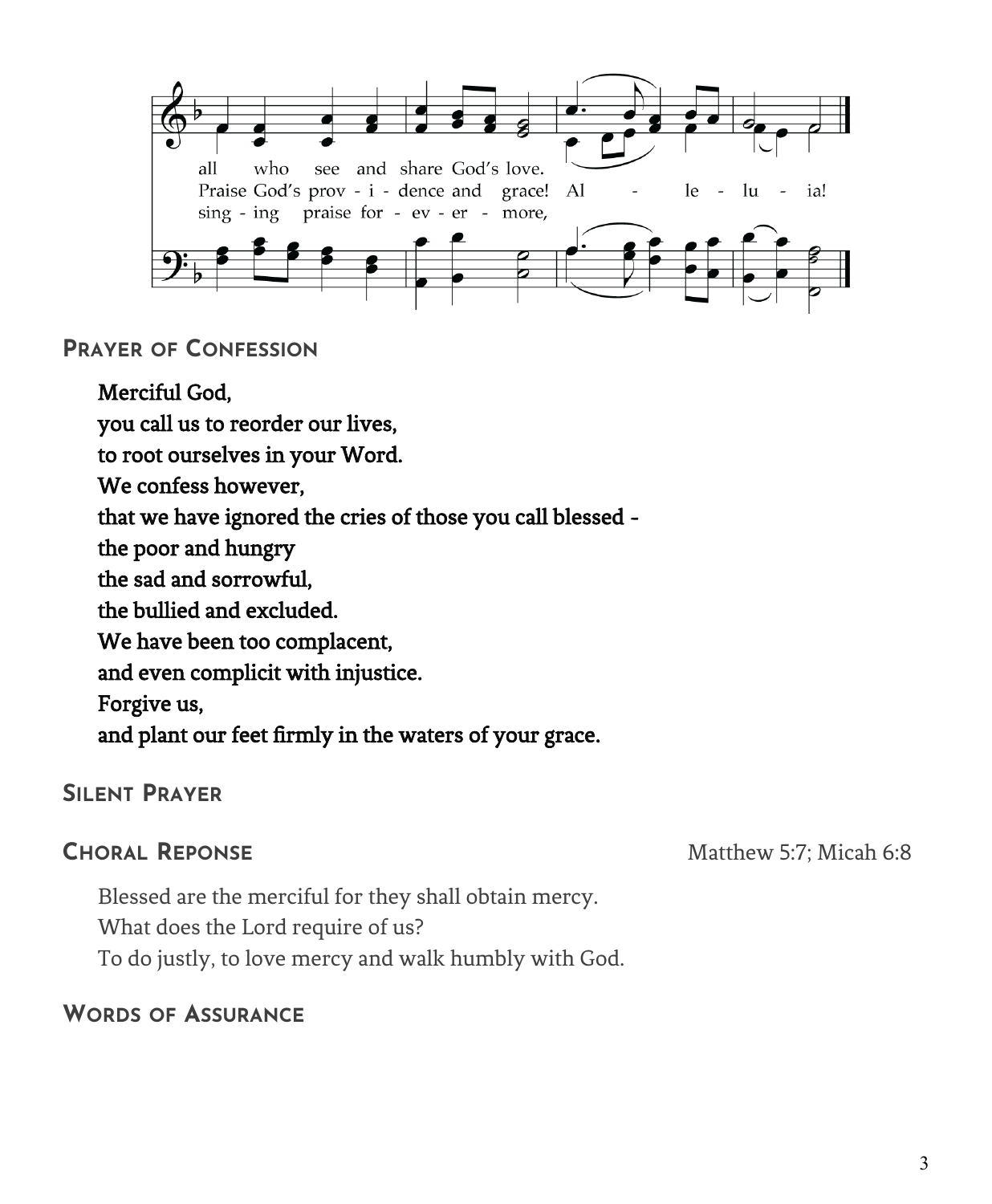Blest are the pure in heart, for they shall see God. Lord, we your presence seek; Lord, our lives renew. Give me a pure and lowly heart, a dwelling place for you.

## **LISTENING**

### **PRAYER FOR ILLUMINATION**

This is the word of the Lord. Thanks be to God.

Children are dismissed to K-6 Sunday School during the singing of the Psalm.

**PSALM 1 How Happy Are the Saints of Go** 

1 How hap - py are the saints of God who do not root - ed 2 Like  $deep - ly$ trees, they stand be side an 3 While wick - ed whisked a - way ones are like straw be heed the wick - ed way; de light ing the in er - flow - ing stream. Their fruit is plen - ti ev the driv - ing wind, the saints fore are  $firm - ly$ 

**GOSPEL** Luke 6:27-38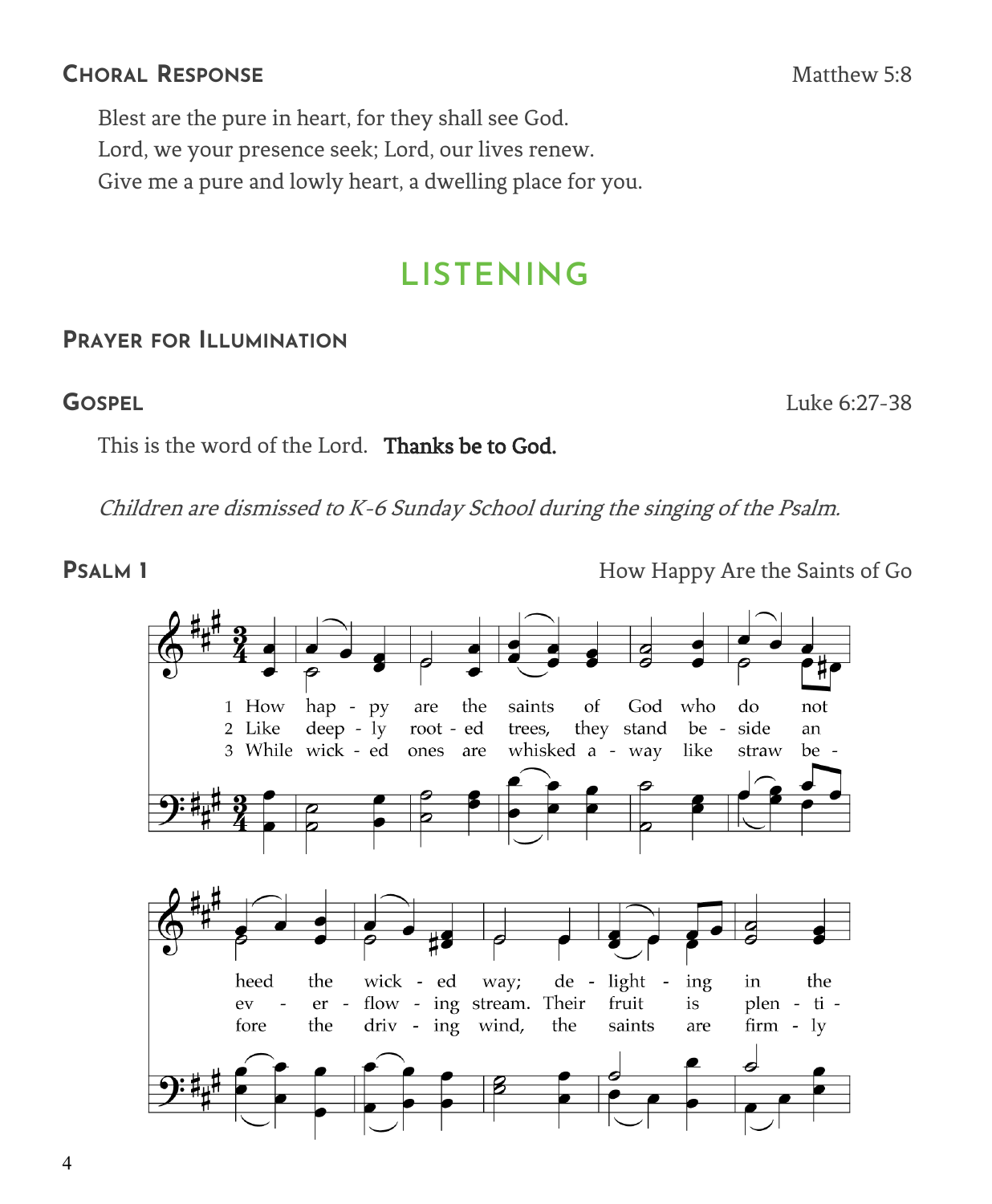

**SERMON** Rev. Paul Gilmore

## **RESPONDING**

## **CHORAL RESPONSE** Matthew 5

Blest are the meek, for they shall inherit the earth. Blest are the poor in spirit, for theirs is the kingdom of heaven.

## **SHARING THE PEACE OF CHRIST** | STANDING

The peace of Christ be with you. And also with you.

Peace, salaam, shalom.

## **PRAYERS OF THE PEOPLE**

## **THE LORD'S PRAYER**

Our Father, who art in heaven, hallowed be thy name. Thy kingdom come, thy will be done, on earth as it is in heaven. Give us this day our daily bread; and forgive us our debts as we forgive our debtors; and lead us not into temptation, but deliver us from evil. For thine is the kingdom and the power and the glory forever. Amen.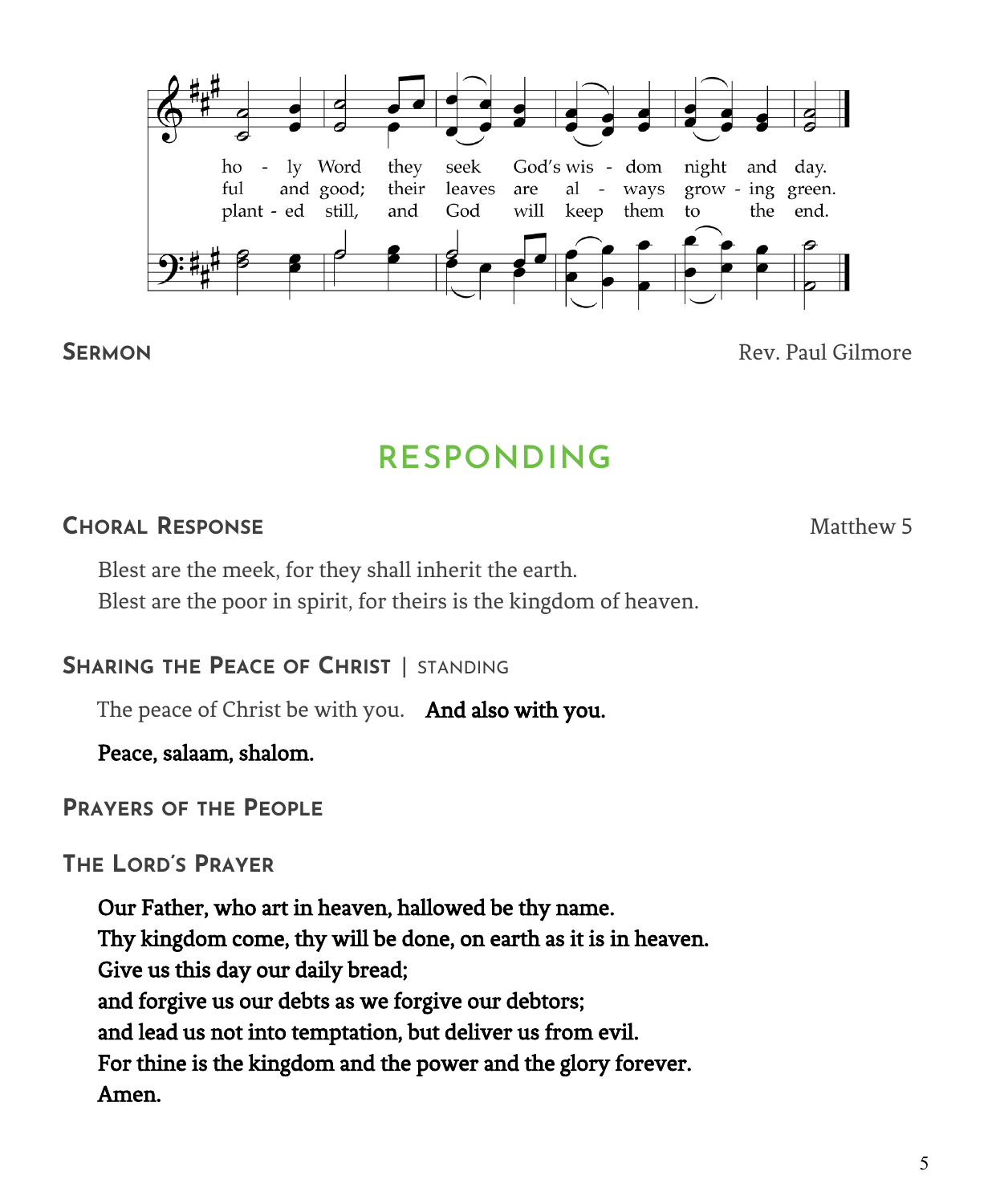## **SENDING**



## **CHARGE AND BENEDICTION**

#### **POSTLUDE**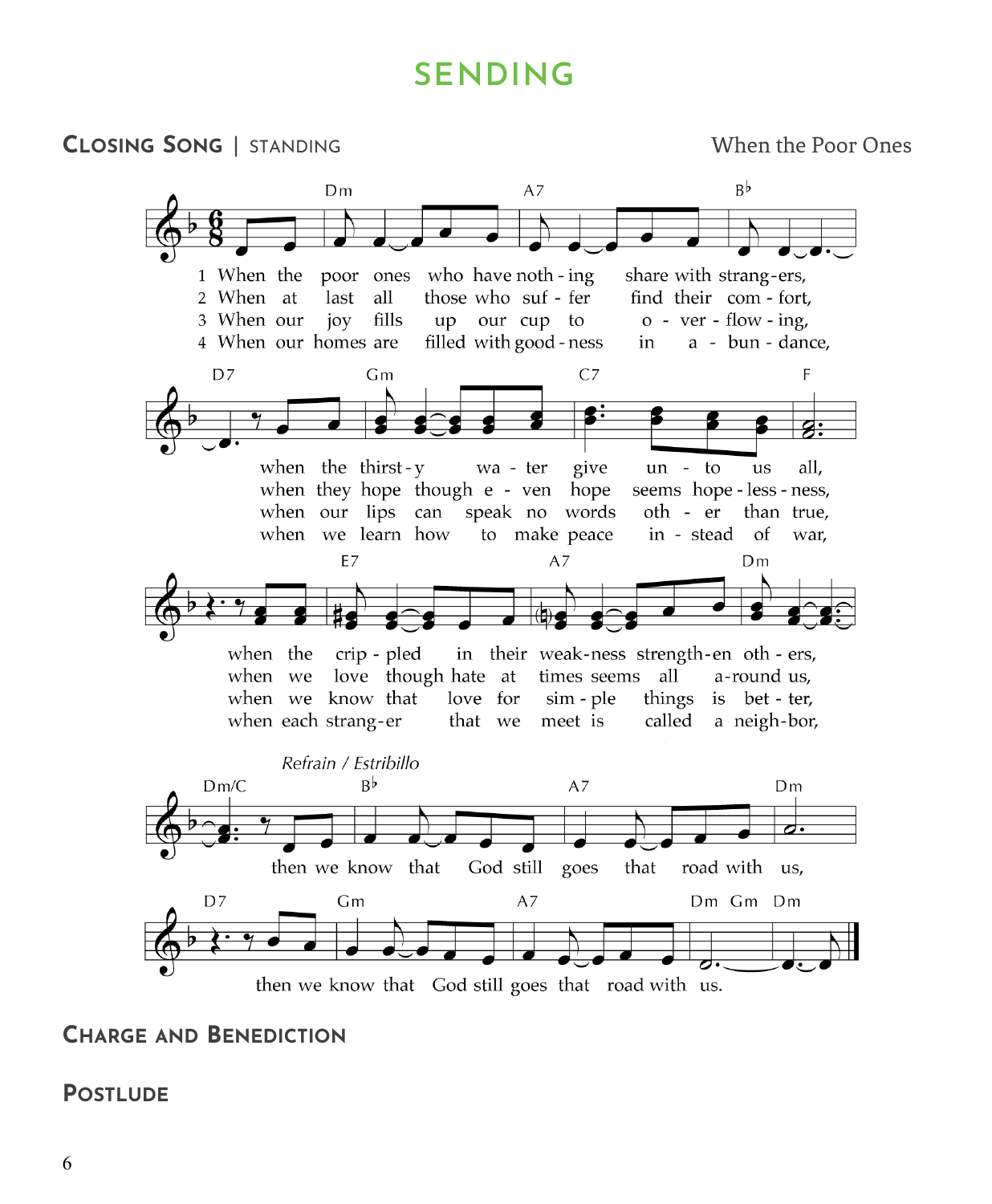## **ANNOUNCEMENTS**

Sign up at winnpres.org to receive our weekly email for all the latest WPC news.

## **SUNDAY SCHOOL RETURNS TODAY !**

As usual, the children will join their families in worship until they are dismissed following the scripture reading. Sunday school will be dismissed each Sunday at 11am. All teachers and staff are fully vaccinated.

## **ANNUAL CONGREGATIONAL MEETING**

Sunday, March 6 following worship

## **WEEKLY OPPORTUNITIES**

Zoom links can be found in your weekly email or at winnpres.org.

## **SERVING TODAY**

Worship Leaders: Paul Gilmore, Geoff Duffy Greeter: Nancy Holly Lector/Prayer Leader: Sherri Lewis Musicians: Bryan Wlas, Elizabeth Vaughan, Daniel Rausch, Kelsey Goodwin, Warren Oja Sound: Stephen Gloyd

Music reprinted under onelicense.net #A -718077 and LicenSing #L22162 / When the Poor Ones by José Antonio Olivar and Miguel Manzano © 1971 José Antonio Olivar and Miguel Manzano (Published by OCP) / Choral settings of the Beatitudes from Magnificat by Andrew Carter © 2004 MorningStar Music Publishers / How Happy are the Saints of God text by David Gambrell © 2011 David Gambrell (admin. Presbyterian Publishing) /